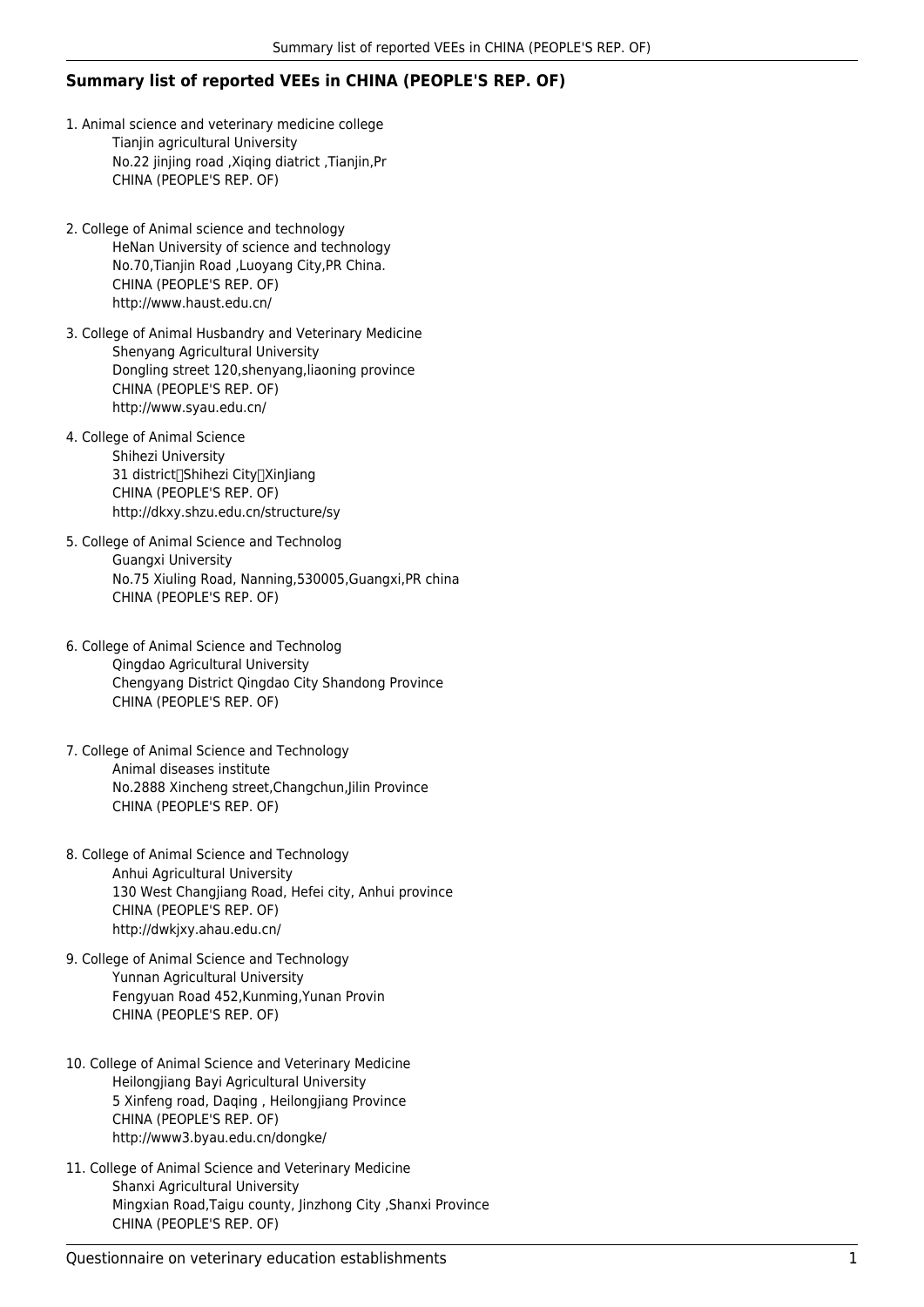http://dky.sxau.edu.cn/

- 12. College of Animal Science and Veterinary Medicine Henan institute of science and technology ad.Xinxiang City,HeNan Province,China. CHINA (PEOPLE'S REP. OF) http://www.hist.edu.cn
- 13. College of Animal Science/Veterinary Medicine Shandong Agricultural University 61 Daizong street, Taian City, Shandong Province CHINA (PEOPLE'S REP. OF) http://www.sdau.edu.cn/
- 14. College of Aninal Science Fujian Agriculture and Forestry University Cangshan District,Fuzhou City,Fujian P CHINA (PEOPLE'S REP. OF) http://WWW.fafu.edu.cn/dkxyen
- 15. College of Veterinary Medicine Animal diseases institute Hunan Agricultural University Furong District, Changsha City, Hunan Province P.R.China 410128 CHINA (PEOPLE'S REP. OF) http://www2.hunau.edu.cn/hndyy/
- 16. College of Veterinary Medicine Jiangxi Agricultural University Nanchang, Jiangxi, P. R. China, 330045 CHINA (PEOPLE'S REP. OF) http://www.jxau.edu.cn
- 17. College of Veterinary Medicine Inner Mongolia Agricultural University No.306, Zhaowuda Road, Saihan District, Huhhot, China. CHINA (PEOPLE'S REP. OF) http://shouyi.imau.edu.cn/
- 18. College of Veterinary Medicine Yangzhou University 48 East Wenhui Road, Yangzhou 225009, Jiangsu CHINA (PEOPLE'S REP. OF) http://syxy.yzu.edu.cn/
- 19. College of Veterinary Medicine Nanjing Agricultural University 6 Tongwei Road, Nanjing 210095 CHINA (PEOPLE'S REP. OF) http://cvm.njau.edu.cn/index.asp
- 20. College of Veterinary Medicine **Iilin University** 5333,Xian Road, Chuangchun, Jilin Province CHINA (PEOPLE'S REP. OF) http://www.jluhp.edu.cn/zuzhijigou/xmsy/index.html
- 21. College of Veterinary Medicine Huazhong Agricultural University Shizishan street 1, Wuhan Hubei CHINA (PEOPLE'S REP. OF) http//www.hzau.edu.cn
- 22. College of Veterinary Medicine HeBei Agricultural No.2596,LeKai Southern Street,Baoding CHINA (PEOPLE'S REP. OF)